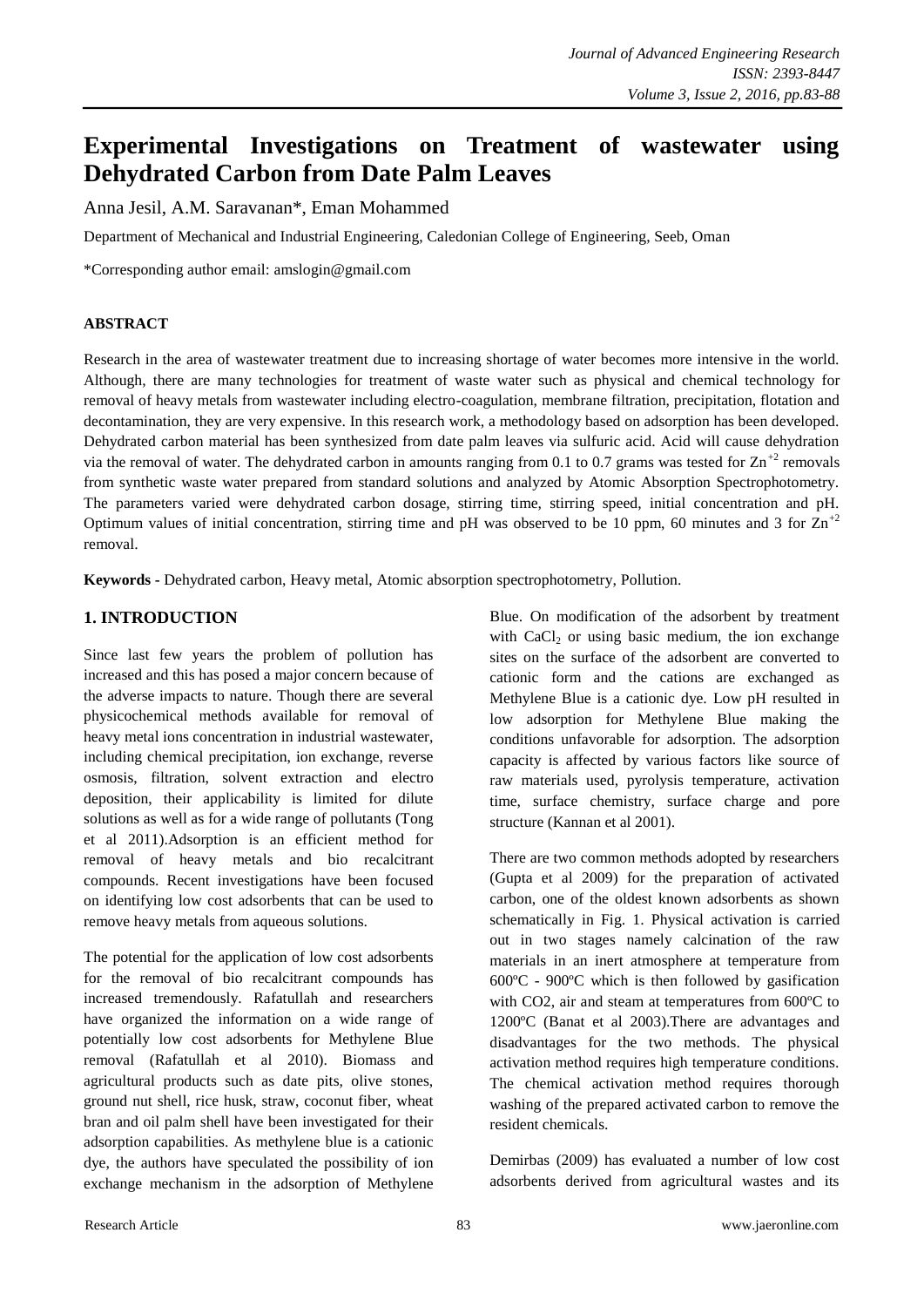capability for dyes removal from waste water making it as a viable alternative to activated carbon for treatment of contaminated water. The author postulates that the adsorption capacity depends on initial dye concentration, contact time, sorbent dosage and pH.

Experimental studies using date leaves as adsorbent was carried by Gouamid and researchers (Gouamid et al 2013) for removal of Methylene dye removal of methylene dye removal from aqueous solutions. The parameters varied were pH, contact time, adsorbent dose, temperature and dye concentration. Surface morphology was performed using a field emission scanning electron microscope. Composition of the date leaves comprises cellulose (38%), hemicellulose (23%), lignin (12%) and ash (8%). Temkin isotherm was demonstrated to provide the best fit for the experimental data.



*Fig. 1 Schematic for the preparation of activated carbon by the two routes.*

Recovery of Au (III) ions from aqueous solution by adsorption technique was investigated by Al-Saidi (2013). Raw date pits was the adsorbent and its characteristics namely surface morphology, specific surface area and functional groups was analyzed using scanning electron microscopy, methylene blue adsorption method and FT-IR spectroscopy. 90% removal of gold was obtained in an acidic medium. The author has postulated the mechanism to be adsorption coupled with reduction, which includes adsorption of Au (III) ions to the surface of the adsorbent followed by reduction of  $Au^{3+}$  to Au.

Longan seed which has a content of C, O and H is abundantly available and has been used for the synthesis of activated carbon. Activated carbon from longan seed was prepared by chemical activation using NaOH and evaluated for removal of Cr (VI) from aqueous solution. Influence of operating parameters like shaking speed, adsorbent dosage, initial pH, temperature were studied by performing batch experiments. The surface area determined by BET isotherm was found to be 1511.8  $\text{m}^2/\text{g}$  and the total pore volume found to be  $0.742 \text{ cm}^3/\text{g}$ . External diffusion did not affect adsorption efficiency when minimum speed

was maintained at 170 rpm. Experimental data fitted better to the Langmuir isotherm equation. Evaluation of thermodynamic parameters showed the process to be spontaneous and endothermic.

In the work of Isabel and co-researchers (Villaescusa et al 2004) potential of grape stalk wastes as a low cost adsorbent has been experimented for its adsorption potential for removal of Copper and Nickel from aqueous solutions. Parameters investigated were pH, ionic strength and initial metal concentration. The optimum pH was found to be between 5-6 for both metals. The cations released from the grape stalks were analyzed using ICP –AES by treatment with 0.14 M HCl after 3 or 4 washings. The total ionic content may be considered as a measure of the cation exchange capacity of the grape stalk. The observed decrease in absorption of Cu, Ni in the presence of NaCl can be attributed to formation of Copper and nickel chloro complexes.

Modified as well as unmodified cassava waste for the removal of Cadmium, Copper and Zinc was investigated as low cost adsorbents by Abia and coresearchers (Abia et al 2003). Increase in adsorbivity of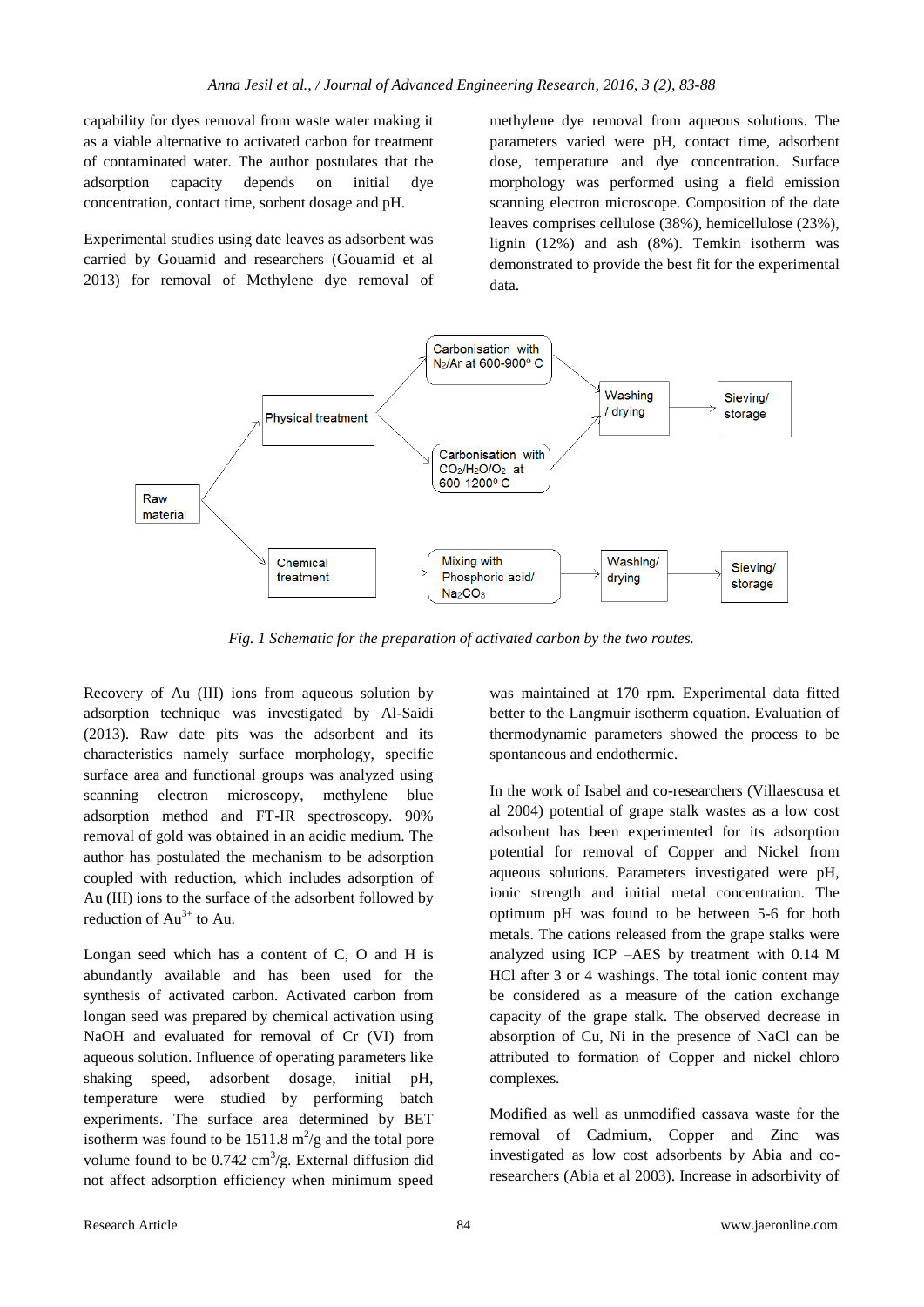the adsorbent was noted when the adsorbent was modified by thiolation.

# **2. METHODOLOGY, DESIGN AND EXPERIMENTATION**

#### **2.1. Materials**

Date palm leaves were collected from a local farm in Muscat and were washed with distilled water several times to remove dirt, dust and surface impurities and cut to approximately 2-3 cm. 80 ml sulfuric acid (13 M) was used as solvent for date palm leaves. Beaker, flask, filter paper, deionized water was used for all experiments. 0.01N of HCl and NaOH were used for pH adjustment.A stock zinc sulphate solution as synthetic wastewater was prepared by dissolving 4.39 g of zinc sulphate in 1000 ml deionized water.

#### **2.2. Preparation of carbon adsorbent**

Dry palm leaves were collected from a local farm in Muscat and were washed with distilled water to remove dirt, dust and surface impurities. The cleaned leaves were put in plastic trays and left to dry at room temperature around 1 hour. The leaves were cut them into small pieces 2-3 cm by scissors. Approximately 25 g of date palm leaves were chemically-carbonized by mixing clean air-dried palm leaves with 250 of distilled water, and 80 ml of Sulfuric acid (13 M).The mixture was heated around  $170 \pm 2$  °C for 20 min with occasional stirring and was kept in that temperature range for 25 min for complete carbonization. The mixture was then dried in the oven at around 180º C at 8 hours. The resulting black mixture was allowed to cool to room temperature and the spent sulphuric acid was washed in a gooch crucible with distilled water to remove residual acid until the wash water did not show a change in methyl orange color. The sample was then subjected to a cycle of washing and filtration with distilled water till acid free and left under suction for 30 min to remove water among the particles. Sample was then dried at 120ºC in the oven for 4 hours. The carbon was characterized in terms of surface area as granules or powder as presented in (Fig 2).



*Fig. 2 Dehydrated carbon adsorbent*

#### **2.3. Adsorption experiments**

For kinetic studies, dehydrated carbon for waste water (zinc) experiments was performed as follows: A sample of 0.1 g dry carbon was mixed with 50 ppm of zinc solution at initial pH 3. At different time intervals, an aliquot of supernatant was withdrawn for analysis. Batch experiments were carried out by mixing 0.3 g of the adsorbent with 50 ml of solution of different concentration in the range from 10 to 50 ppm at different stirring times in the range from (15 - 120) minutes . In most cases, experiments were performed at room temperature and at the same pH 3 and speed of shaker was maintained at 100rpm until equilibrium was reached. The effect of pH was studied by adding the appropriate amount of HCl / NaOH solution for both real and simulated sample. After filtration, the samples were stored in 100 ml plastic bottles and labeled as concentration (10, 20….50) ppm and time (15, 30……..120) minutes for further analysis in AAS & UV instrument. Standard solutions were prepared in the range from 0.01 to 0.08 ppm to be used in AAS instrument at a wavelength of 273 nm.

## **3. RESULTS AND ANALYSIS**

Cellulose, hemicelluloses and lignin are the main constituents of the agricultural waste of date palm leaves. Concentrated sulphuric acid acts as an extremely strong dehydrated agent, carbonizing the cellulose and hemicelluloses via the removal of water (El-Shafey et al., 2012). Moreover, it acts as a strong oxidizing agent because of its affinity to lose at atom of oxygen to form sulphurous acid that readily decomposes to sulfur dioxide and water.

#### **3.1 Effect of pH**

pH has an important influence in the uptake of heavy metals from wastewater. The uptake and the removal percentage of zinc from the solution is effected by the pH as is illustrated by Fig 3. The effect of pH was studied by varying the pH from 3 to 5. In the experiment, 0.3 g of dehydrated carbon was added to the sample of initial concentration 10 ppm. The stirring time was fixed at 60 minutes at 100 rpm/min stirring speed. As can be seen, the maximum reduction in concentration was observed at pH 3. As the pH increased further, the reduction efficiency decreased. The possible reason could be that at very low pH, the concentration of positive H+ ions will be more reducing the attraction between the adsorbent and the zinc cation. As the pH increases the concentration of H+ ions decrease and the adsorption of zinc is more efficient. However, when the pH increased further, the removal efficiency of zinc decreased and this may be due to metal complex precipitation at high pH.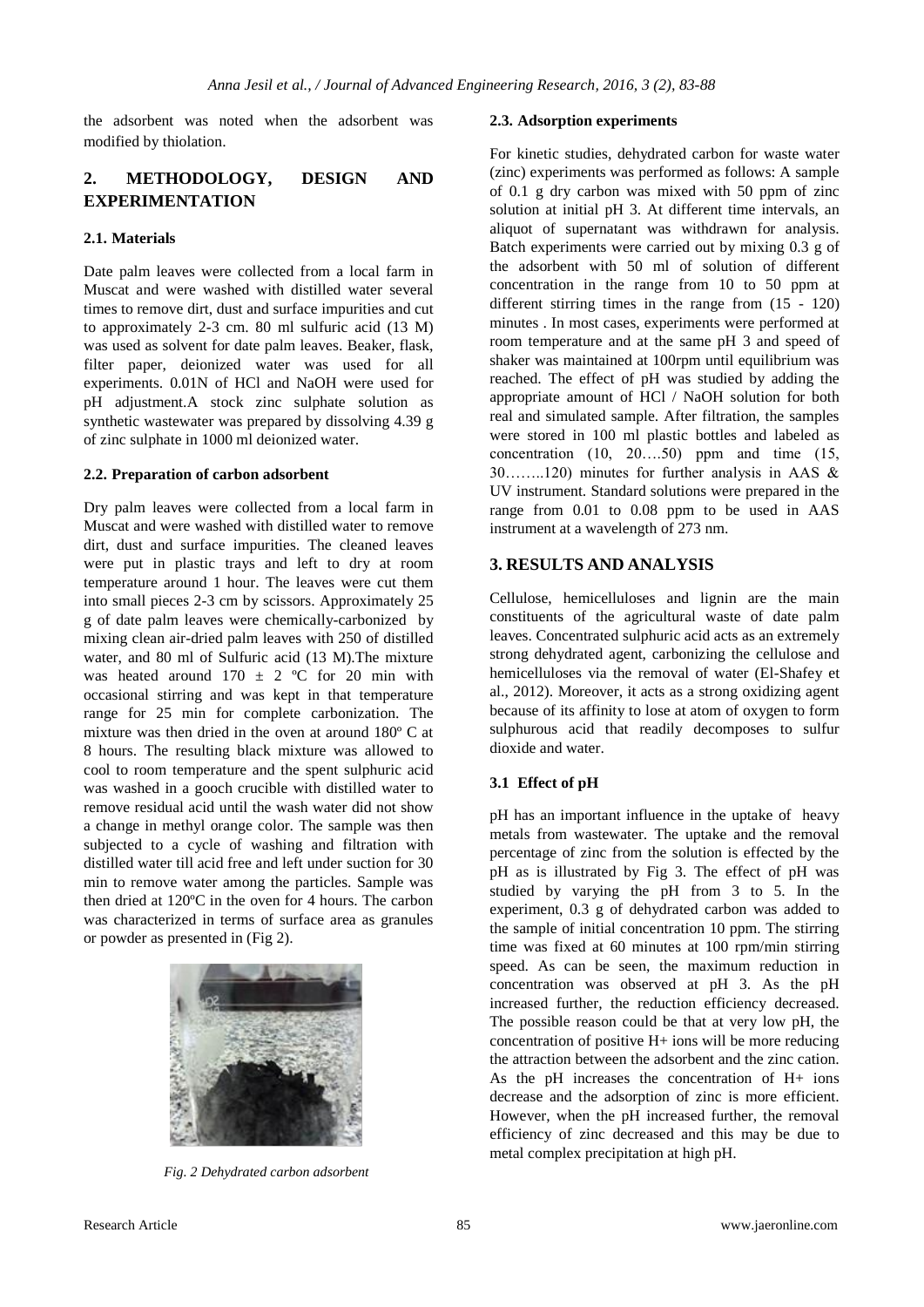

*Fig. 3 Effect of pH*

#### **3.2 Effect of stirring time**

The effect of stirring time was studied by varying the stirring time between 30 and 120 mints. The adsorption rate increased for the first 60 minutes as evident by the removal percentage of zinc and then remained constant (Fig 4). The amount of dehydrated carbon was fixed at the optimized dosage of 0.3 g and the pH was maintained at 3. The stirring speed was maintained at 100 rpm. As the percentage removal was maximum for the initial concentration of 10 ppm zinc at 60 minutes, this was selected as the optimized time. As the stirring time is increased, contact between the adsorbent and metal is increased and hence the maximum degradation of around 48 could be observed. The reason for this trend observed is that the adsorption sites are saturated after 60 minutes and equilibrium condition has been attained.

#### **3.3 Effect of dehydrated carbon dosage**

The amount of dehydrated carbon used also influences the uptake of metals in waste water. The effect of pH was studied by varying the amount of dehydrated carbon from 0.1 to 0.7 g. In the experiment, 5 beakers in which 50 ml of 10 ppm zinc solution was taken and the dehydrated carbon amount was varied in each of these beakers in the range from 0.1 to 0.7 g. The pH was maintained at 3 and the stirring time was fixed at 60 minutes at 100 rpm stirring speed. The effect has been shown in (Fig 5). Initially as the amount of adsorbent increased the removal efficiency increases. This is because of the availability of the number of large of number of adsorption sites that increases proportionally. However; as the adsorbent amount is increased further, the removal efficiency decreases. This is due to the overlapping of the adsorption sites and causing a screening effect at high dosage.

#### **3.4 Effect of initial concentration**

Fig. 6. shows the trend observed when the initial concentration was increased from 10 ppm to 50 ppm at the optimized conditions of pH 3, dehydrated carbon dosage 0.3 g, stirring speed 100 rpm and stirring time of 60 minutes. This can be explained due to the limited adsorption sites available when the concentration of zinc is increased.



*Fig. 4 Effect of contact time*



*Fig. 5 Effect of Dosage*



Fig. 6. Effect of initial concentration

## *3.5 Evaluation of adsorption isotherm*

Adsorption isotherms will be helpful to determine the efficiency of the dehydrated carbon and the economic viability. Hence, at the optimized conditions of dehydrated carbon dosage of 0.3 g, pH of 3, stirring time of 60 minutes and stirring speed of 100 rpm the percentage removal of Zinc at different initial concentrations was measured (Table 1) and is illustrated in Fig 7. This data can be used to find out which model namely Langmuir or Freundlich will be suitable to describe this system.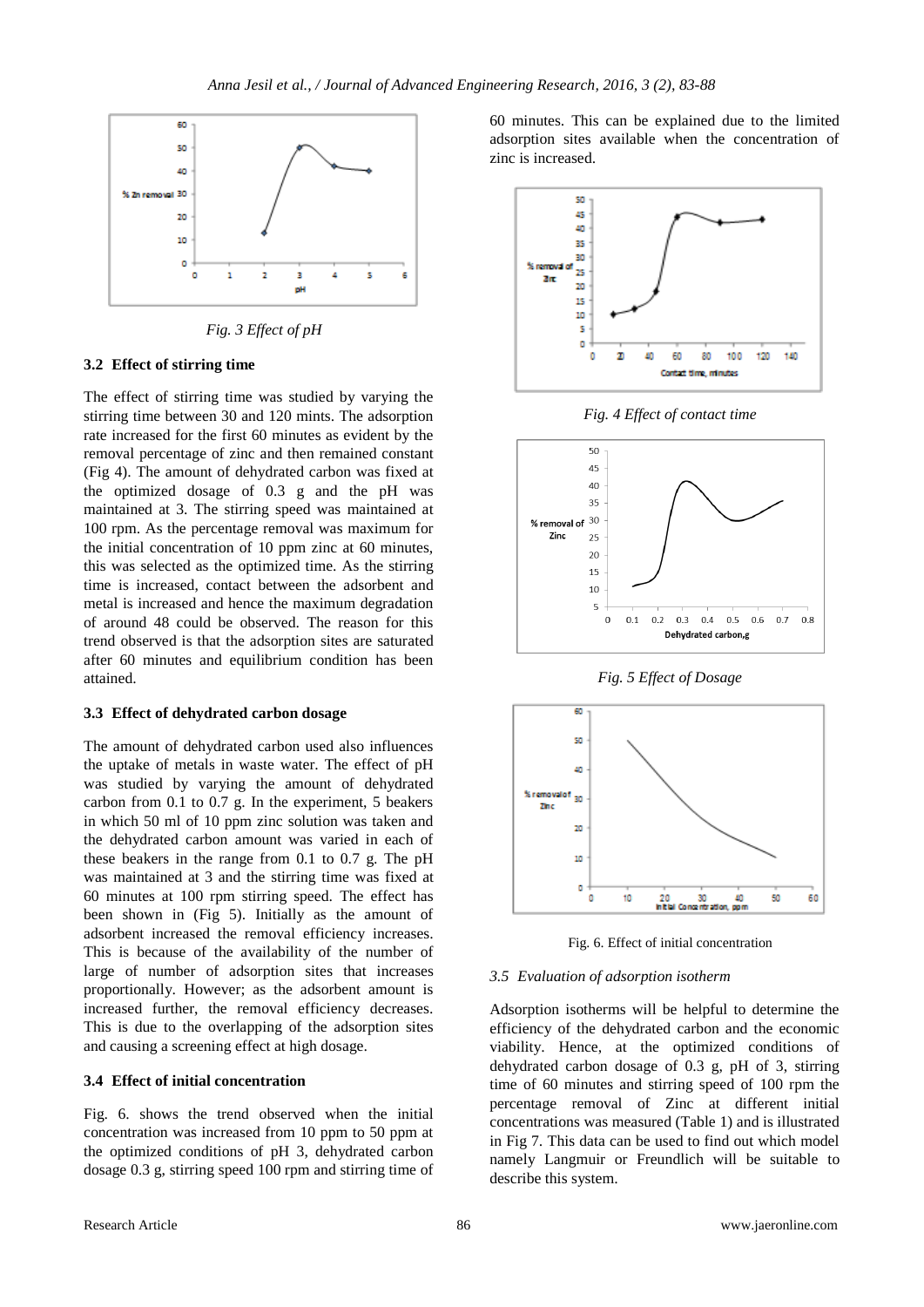*Table 1. Effect of stirring time on different initial concentration when the dehydrated carbon amount is 0.3 g and solution maintained at pH=3*

| Dehydrated carbon   | 0.3 <sub>g</sub>    |    |    |    |    |
|---------------------|---------------------|----|----|----|----|
| pH                  | 3                   |    |    |    |    |
| Stirring Time, mins | 0                   | 15 | 30 | 45 | 60 |
| Concentration,      |                     |    |    |    |    |
| ppm                 | Percentage decrease |    |    |    |    |
|                     |                     |    |    |    |    |
| 10                  | 0                   | 13 | 26 | 45 | 52 |
| 20                  | 0                   | 11 | 23 | 32 | 43 |
| 30                  | 0                   | 10 | 18 | 31 | 25 |
| 40                  | 0                   | 6  | 16 | 25 | 26 |
| 50                  |                     | 5  | 15 | 23 | 36 |



Fig. 7. Percentage decrease in Initial concentration on adsorption with dehydrated carbon at pH 3, dehydrated carbon 0.3 g.

## **4. CONCLUSION**

Dehydrated carbon is cheap and efficient for zinc removal in wastewater. Experiments show the adsorption increased with time as well as with decrease in pH and concentration. % reduction increased when pH was 3 and the adsorption of zinc is more efficient. With regard to contact time, the adsorption increased for the first 60 minute and then remained constant at which a maximum degradation of 48 % was observed for 10 ppm initial concentration. The optimized conditions were pH 3, dehydrated carbon dosage 0.3 g, stirring speed 100 rpm and stirring time of 60 minutes for initial concentration of 10 ppm. Thus, it was shown that dehydrated carbon is an efficient method for zinc removal though filtration is required for separation of dehydrated carbon. This has been corroborated by other works of other researchers (El-Shafey , 2013) in Fig 8.



Fig. 8. Sorption kinetics of  $Pb^{2+} Cu^{2+}$ ,  $Zn^{2+}$ ,  $Co^{2+}$  on dehydrated carbon at 25°C. (El-Shafey, 2013)

#### **REFERENCES**

- [1] M. Kannan, M.M. Sundaram, Kinetics and mechanics of removal of methylene blue by adsorption on various carbons- a comparative study, *Dyes and Pigments,* 165, 2001, 291- 299.
- [2] M. Rafatullah, O. Sulaiman, R. Hashim, A. Ahmad, Adsorption of Methylene Blue on low cost adsorbents: A review, *Journal of Hazardous materials*, 177, 2010, 70-80.
- [3] V.K. Gupta, Suhas, Application of low cost adsorbents for dye removal – A review, *Journal of Environmental Management*, 90, 2009, 2313-2342.
- [4] F. Banat, S. Al-Asheh, L. Al-Makhadmeh, Evaluation of the use of raw and activated date pits as potential adsorbents for dye containing waters, *Process Biochemistry*, 39, 2003, 193- 202.
- [5] K.S. Tong, J.A. Kassim, A. Azraa, Adsorption of Copper ion from its aqueous solution by a novel biosorbent Uncaria Gambhir: Equilibrium, kinetics and Thermodynamic studies, *Chemical Engineering Journal*, 170. 2011, 145-153.
- [6] A.M. Soliman, H.M. Elwy, T. Thiemann, Y. Majedi, F.T. Labata, N.A.F. Al-Rawashdeh, Removal of PB(II) ions from aqueous solutions by Sulphuric acid and treated palm tree leaves, *Journal of the Taiwan Institute of Chemical Engineers*, 2015, 1-10.
- [7] A. Demirbas, Agricultural based activated carbons fr the removal of dyes from aqueous solutions: A review. *Journal of Hazardous materials*, 167, 2009, 1-9.
- [8] M. Gouamid, M.R. Ouahrani, M.B. Bensaci, Adsorption equilibrium, kinetics and thermodynamics of methylene blue from aqueous solutions using date palm leaves, *Energy Procedia*, 36, 2013, 898-907.
- [9] L.B.L. Lin, N. Priyantha, D.T.B. Tennakoon, H.I. Chieng, M.K. Dahri, M. Suklueng,